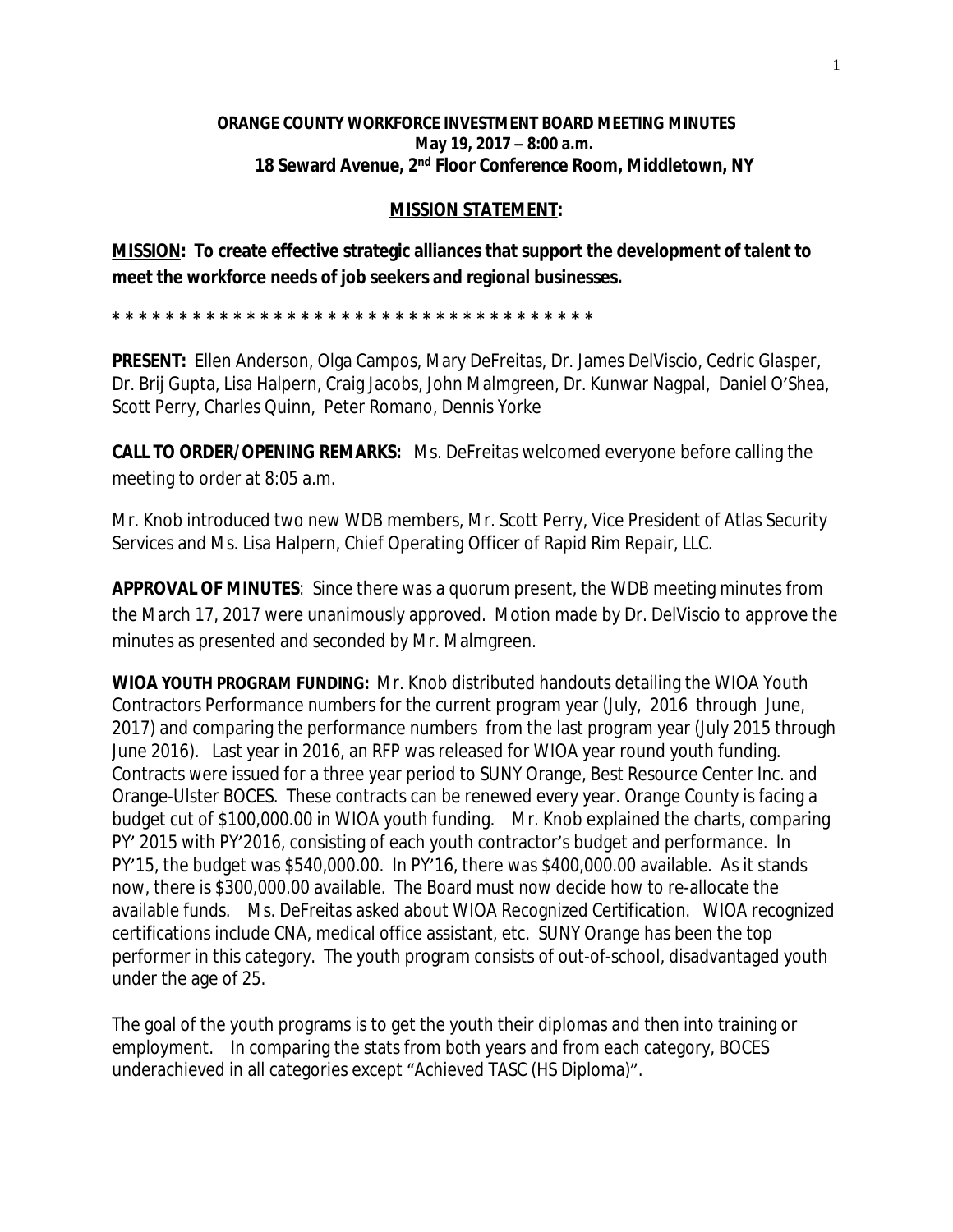In fairness to all three youth contractors, Dr. DelViscio, from BOCES and Mr. DeFeo, from SUNY Orange, were excused from the discussion since there was no representation from Best Resource Center Inc. Discussion continued and it was agreed that SUNY Orange was the top performer. SUNY Orange runs the youth program out of Middletown. BOCES and Best Resource Center Inc. run only out of Newburgh.

After lengthy discussion, a recommendation was made to award SUNY Orange \$150,000.00 and increase their projected enrollment from 30 to 35 students and to award Best Resource Center Inc. \$150,000,00 and increase their projected enrollment to 30 from 25. BOCES would not be funded this program year.

Mr. Glasper made a motion to award SUNY Orange the amount of \$150,000.00 and increase their projected enrollment from 30 to 35 students and to award Best Resource Center Inc. the amount of \$150,000.00 and increase their projected enrollment from 25 to 30 students. A second was made by Mr. O'Shea. A vote was taken and unanimously approved with abstentions from Mr. Craig Jacobs and Mr. Scott Perry.

**WIOA TRAINING FUNDS DISCUSSION/RESOLUTION:** Mr. Knob distributed a handout detailing WIOA Funded Training Programs. The Adult/Dislocated Worker Program will be cut by \$160,000.00.. Mr. Knob and Ms. Blair met with line staff and a few employers to strategize possible changes to deal with the cuts as well as to determine what employers needs are. Currently, the threshold is \$2,000.00 for training in high demand occupations. Mr. Knob's handout listed the main training programs we fund, the providers, and the cost of each training program.

The Board discussed possibly having each individuals pay a percentage of their tuition, perhaps 10% for everyone. The feeling was that partial payment by the participant would solicit more of a commitment on the trainee's part to complete the training successfully. After a lengthy discussion, it was decided that every participant would pay 10% of their training cost up front before an ITA was issued for the balance. An exception would be made for an individual who was found to be 200% of the current poverty guidelines. Those individuals, after presenting sufficient qualifying income, would be exempt from paying the 10%.

It was further discussed by the Board to increase the funding threshold from \$2,000.00 to a maximum of \$4,000.00. This will allow eligible Adults and Dislocated Workers to participate in high demand training courses that lead to higher paying positions.

Additionally, in another attempt to ensure that potential training customers were committed to their training program, Mr. Knob and Ms. Blair would finalize a plan that incorporated an additional step before an ITA could be issued. This will include participants attending at least 2 career center workshops.